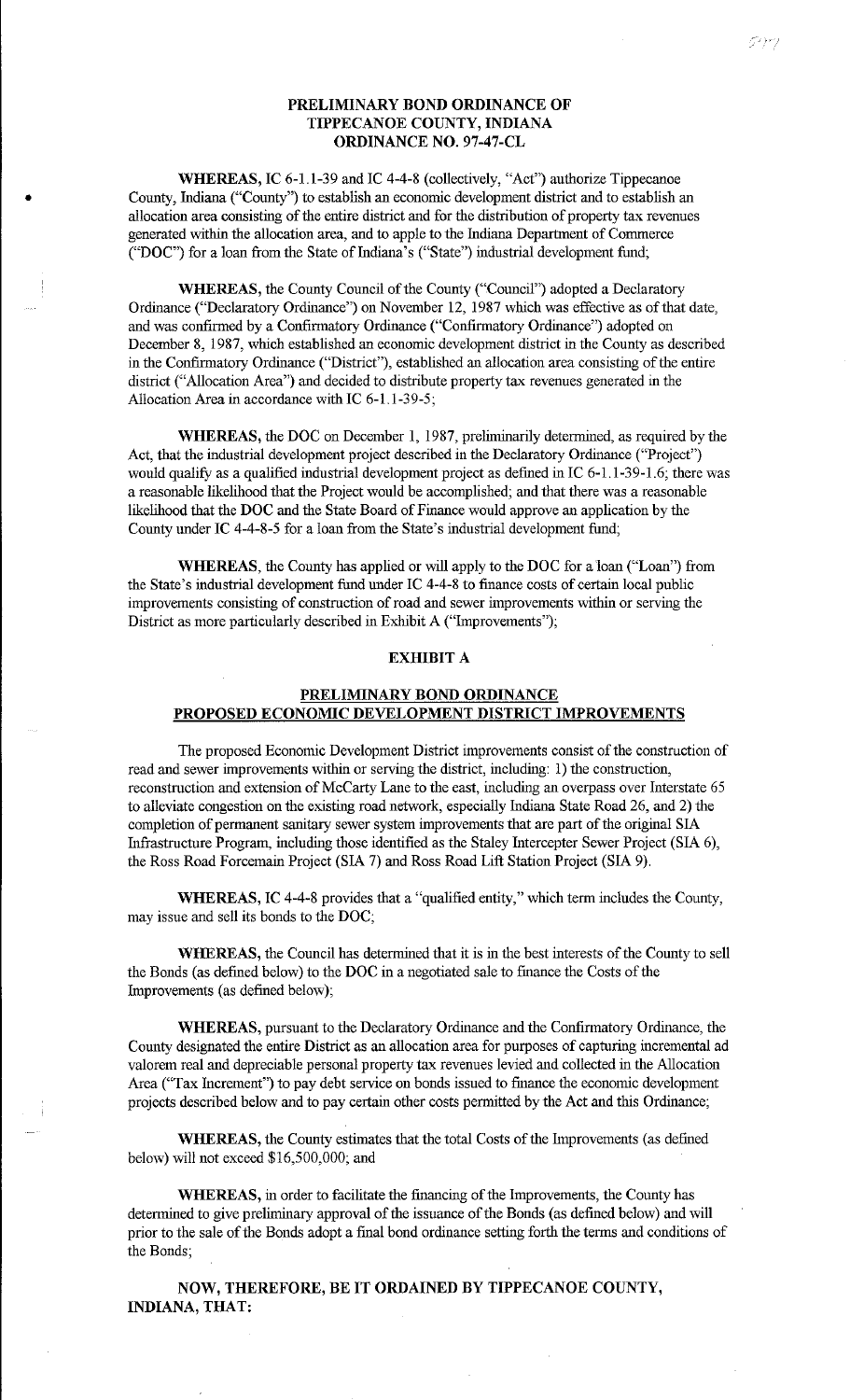Section 1. (a) The County finds and determines that in order to continue planning, replanning, development and redevelopment of the District, it is necessary to issue special taxing district bonds of the County, payable solely out of Tax Increment in the aggregate principal amount not to exceed Sixteen Million Five Hundred Thousand Dollars (\$16,500,000), designated as "Economic Development District Tax Increment Revenue Bonds of 1997" ("Bonds"), for the purpose of procuring funds to be applied on the cost of the hnprovements including all incidental expenses incurred in connection with the economic development of the District, and all costs associated with the issuance of the Bonds, all as permitted by the Act ("Costs of the Improvements").

(b) The County finds and determines that the Improvements (I) constitute local public improvements for the purposes of the Act, (ii) provide special benefits to property owners in the District and (iii) will be of public use and benefit.

Section 2. For the purpose of providing funds with which to pay the Costs of the Improvements, the County shall issue the Bonds in an amount not to exceed Sixteen Million Five Hundred Thousand Dollars (\$16,500,000) subject to satisfaction of all applicable legal requirements, with a discount not to exceed the discount set forth in the final bond ordinance of the County. The Bonds shall be payable solely from Tax Increment. The amount of the Bonds may not exceed the estimated Costs of the Improvements.

Section 3. The Bonds shall be issued in denominations of \$5,000 and integral multiples thereof with interest payable semiannually on January 1 and July 1 and shall be dated as of the first day of the month in which sold or the issue date as determined by the President of the Board of Commissioners. The Bonds will be payable in the manner provided by IC 6-1.1-39 and other applicable statutes and will bear interest at a rate or rates not to exceed 8% per annum, the actual rates to be determined by negotiation with a term not to exceed seven (7) years from the January 1 immediately following the issue date of the Bonds. The Bonds may be redeemed or prepaid at any time in whole or in part at the option of the County at the face value of the amount to be redeemed or prepaid plus interest accrued to the redemption or prepayment date. The Bonds may be subject to mandatory sinking fimd redemption as provided in the final bond ordinance. Proceeds of the Bonds shall be paid in instalhnents as provided in the final bond ordinance.

Section 4. The Bonds will not constitute general obligations of the County, but will constitute limited obligations of the County, payable solely from the trust estate described in the final bond ordinance which will consist of Tax Increment, unspent proceeds of the Bonds, if any, and investment earnings on funds held under the final bond ordinance.

The exact terms of the Bonds shall be set forth in a final bond ordinance to be adopted by the Council prior to the sale of the Bonds to the DOC and shall be in accordance with the Act.

Section 5. The County shall continue the planning, replanning, development and redevelopment of the District; the construction of the Improvements upon issuance of the Bonds; and the dedication of the sewer improvements to the City of Lafayette pursuant to an interlocal cooperation agreement.

Section 6. This Ordinance shall be effective as of the date of adoption.

Passed on the first reading this 14th day of October, 1997.

VOTE TIPPECANOE COUNTY COUNCIL<br>Yes Affind Component  $\frac{\sum_{k=1}^{N} \sum_{k=1}^{N} \sum_{k=1}^{N} \sum_{k=1}^{N} \sum_{k=1}^{N} \sum_{k=1}^{N} \sum_{k=1}^{N} \sum_{k=1}^{N} \sum_{k=1}^{N} \sum_{k=1}^{N} \sum_{k=1}^{N} \sum_{k=1}^{N} \sum_{k=1}^{N} \sum_{k=1}^{N} \sum_{k=1}^{N} \sum_{k=1}^{N} \sum_{k=1}^{N} \sum_{k=1}^{N} \sum_{k=1}^{N} \sum_{k=1}^{N} \sum_{k=1}^{N} \sum_{k=1}^{$ 

 $\frac{V_{OMII}}{C_{\text{onne Basham}}}$   $B_{\text{QsM}}$ 

Yes *Margaret K. Bell*<br>Margaret K. Bell

 $D<sub>2</sub>/2D<sub>3</sub>/2D<sub>3</sub>$ <br>wid S. Byers

Yes